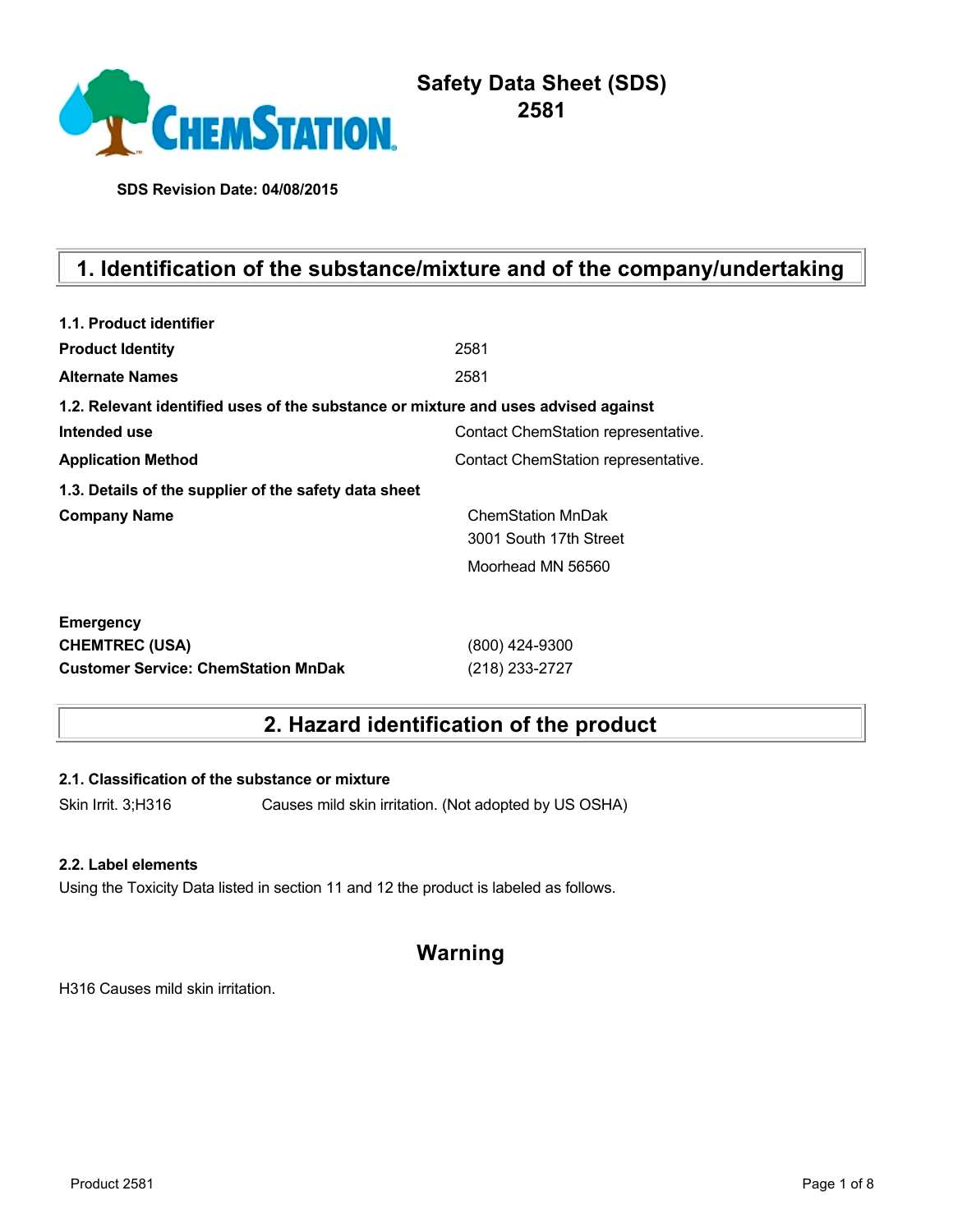## **[Prevention]:**

P260 Do not breathe mist / vapors / spray.

P262 Do not get in eyes, on skin, or on clothing.

## **[Response]:**

P301+310 IF SWALLOWED: Immediately call a POISON CENTER or doctor / physician.

P331 Do NOT induce vomiting.

P332+313 If skin irritation occurs: Get medical advice / attention.

## **[Storage]:**

No GHS storage statements

### **[Disposal]:**

No GHS disposal statements

# **3. Composition/information on ingredients**

This product contains the following substances that present a hazard within the meaning of the relevant State and Federal Hazardous Substances regulations.

| Ingredient/Chemical Designations                                                                            | Weight % | <b>GHS Classification</b>                                            | <b>Notes</b> |
|-------------------------------------------------------------------------------------------------------------|----------|----------------------------------------------------------------------|--------------|
| Distillates (petroleum), hydrotreated middleGasoil -<br>ˈlunspecified<br><b>CAS Number:</b><br>0064742-46-7 | 1.0 - 10 | Asp. Tox. 1:H304<br><b>∣ Acute Tox. 4:Н332</b><br>Skin Irrit. 2:H315 |              |

[1] Substance classified with a health or environmental hazard.

[2] Substance with a workplace exposure limit.

[3] PBT-substance or vPvB-substance.

\*The full texts of the phrases are shown in Section 16.

# **4. First aid measures**

#### **4.1. Description of first aid measures**

| General           | In all cases of doubt, or when symptoms persist, seek medical attention.<br>Never give anything by mouth to an unconscious person.                                                                                                        |
|-------------------|-------------------------------------------------------------------------------------------------------------------------------------------------------------------------------------------------------------------------------------------|
| <b>Inhalation</b> | Remove to fresh air, keep patient warm and at rest. If breathing is irregular or stopped, give<br>artificial respiration. If unconscious place in the recovery position and obtain immediate<br>medical attention. Give nothing by mouth. |
| <b>Eyes</b>       | Irrigate copiously with clean water for at least 15 minutes, holding the eyelids apart and seek<br>medical attention.                                                                                                                     |
| <b>Skin</b>       | Remove contaminated clothing. Wash skin thoroughly with soap and water or use a<br>recognized skin cleanser.                                                                                                                              |
| Ingestion         | If swallowed obtain immediate medical attention. Keep at rest. Do NOT induce vomiting.                                                                                                                                                    |
|                   | 4.2. Most important symptoms and effects, both acute and delayed                                                                                                                                                                          |
| Overview          | No specific symptom data available.<br>See section 2 for further details.                                                                                                                                                                 |
| <b>Skin</b>       | Causes mild skin irritation. (Not adopted by US OSHA)                                                                                                                                                                                     |

# **5. Fire-fighting measures**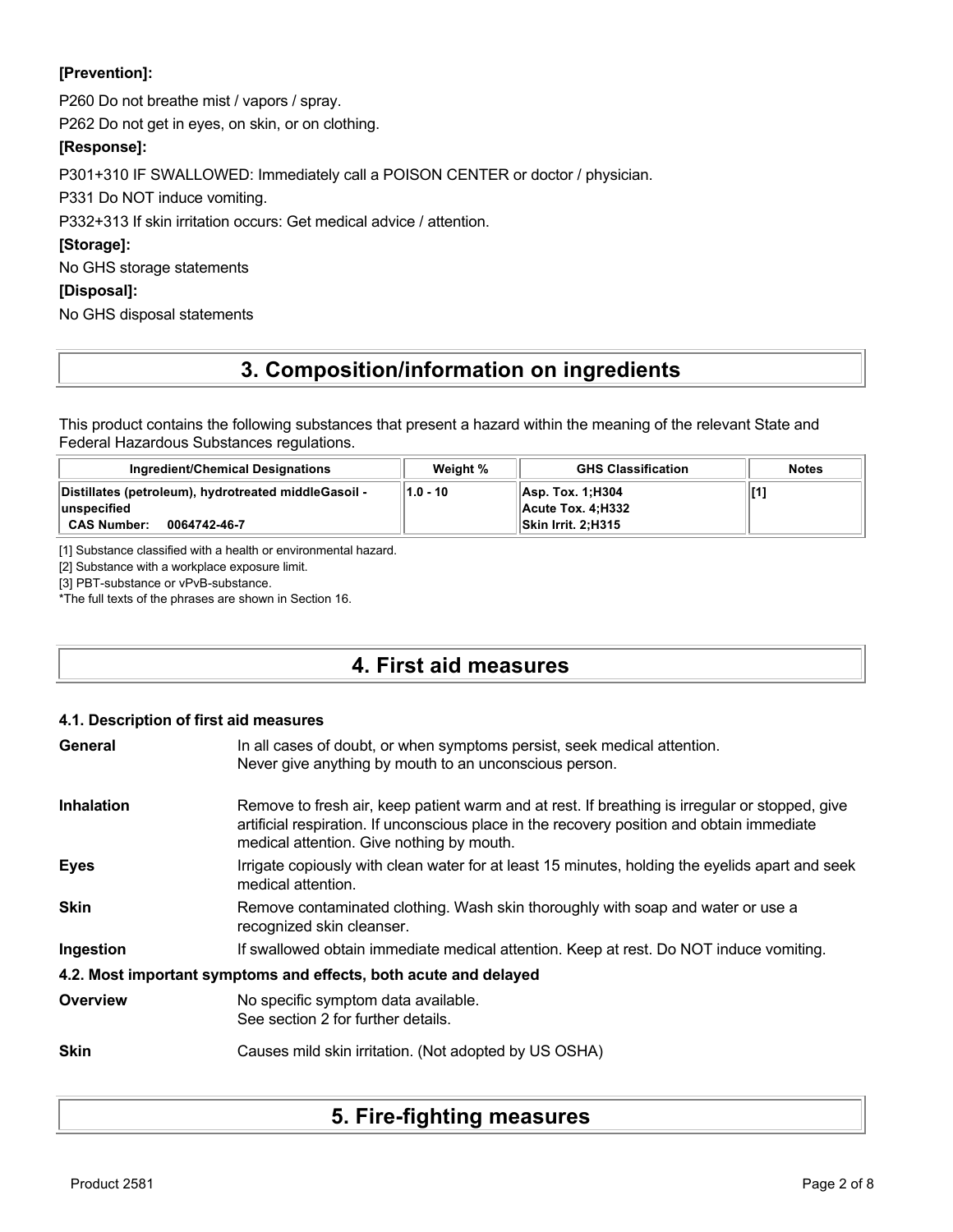### **5.1. Extinguishing media**

Recommended extinguishing media; alcohol resistant foam, CO<sub>2</sub>, powder, water spray. Do not use; water jet.

#### **5.2. Special hazards arising from the substance or mixture**

Hazardous decomposition: No hazardous decomposition data available.

Do not breathe mist / vapors / spray.

Do not get in eyes, on skin, or on clothing.

#### **5.3. Advice for fire-fighters**

Cool closed containers exposed to fire by spraying them with water. Do not allow run off water and contaminants from fire fighting to enter drains or water ways.

**ERG Guide No.** 0

# **6. Accidental release measures**

#### **6.1. Personal precautions, protective equipment and emergency procedures**

Put on appropriate personal protective equipment (see section 8).

#### **6.2. Environmental precautions**

Do not allow spills to enter drains or waterways.

Use good personal hygiene practices. Wash hands before eating, drinking, smoking or using toilet. Promptly remove soiled clothing and wash thoroughly before reuse.

#### **6.3. Methods and material for containment and cleaning up**

Ventilate the area and avoid breathing vapors. Take the personal protective measures listed in section 8.

Contain and absorb spillage with non-combustible materials e.g. sand, earth, vermiculite. Place in closed containers outside buildings and dispose of according to the Waste Regulations. (See section 13).

Clean, preferably with a detergent. Do not use solvents.

Do not allow spills to enter drains or watercourses.

If drains, sewers, streams or lakes are contaminated, inform the local water company immediately. In the case of contamination of rivers, streams or lakes the Environmental Protection Agency should also be informed.

# **7. Handling and storage**

#### **7.1. Precautions for safe handling**

See section 2 for further details. - [Prevention]:

## **7.2. Conditions for safe storage, including any incompatibilities**

Handle containers carefully to prevent damage and spillage.

Incompatible materials: No data available.

See section 2 for further details. - [Storage]:

## **7.3. Specific end use(s)**

No data available.

# **8. Exposure controls and personal protection**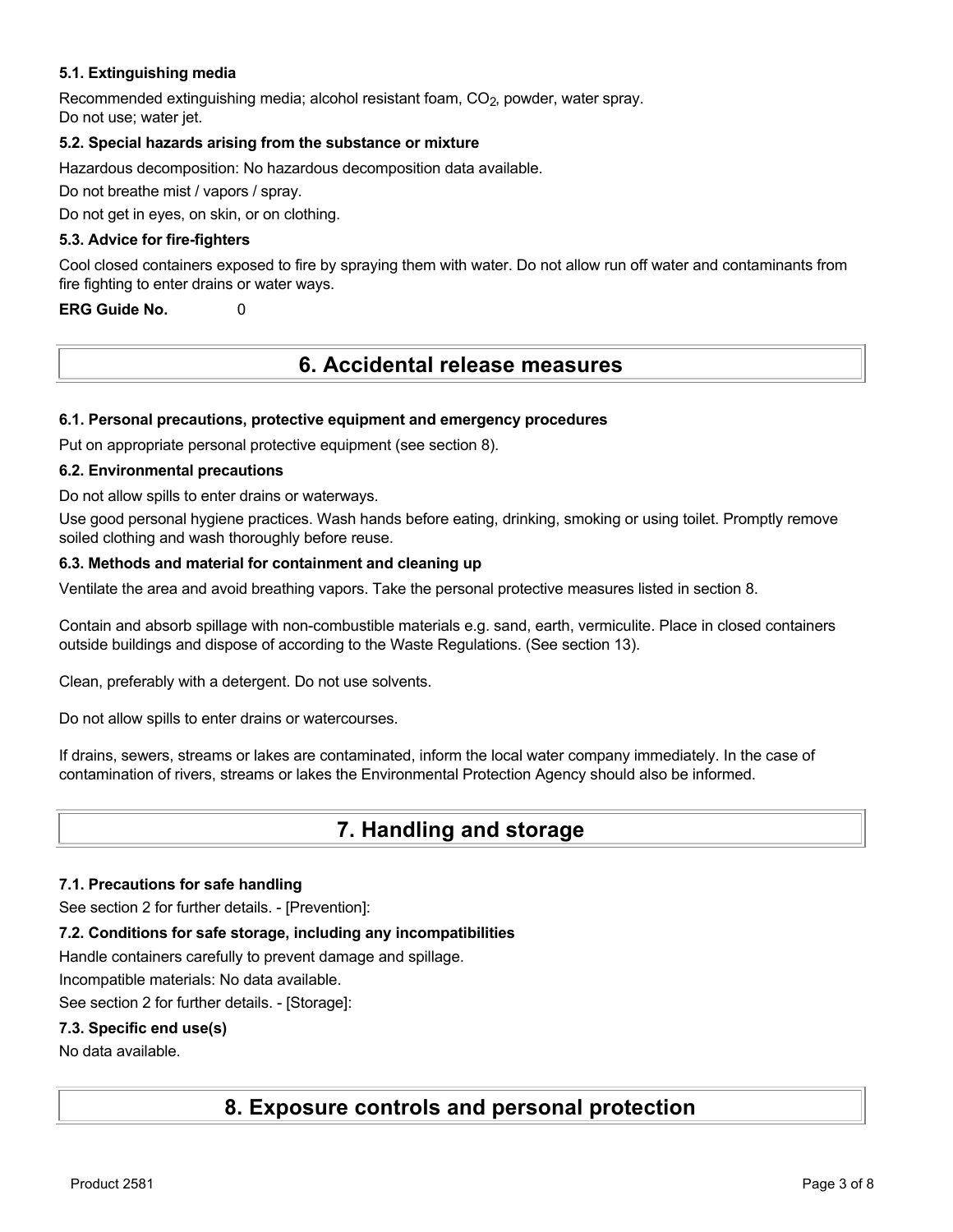### **8.1. Control parameters**

#### **Exposure**

| CAS No.      | Ingredient                            | <b>Source</b> | Value                       |
|--------------|---------------------------------------|---------------|-----------------------------|
| 0064742-46-7 | Distillates (petroleum), hydrotreated | <b>OSHA</b>   | <b>No Established Limit</b> |
|              | middleGasoil - unspecified            | ACGIH         | <b>No Established Limit</b> |
|              |                                       | <b>NIOSH</b>  | <b>No Established Limit</b> |
|              |                                       | Supplier      | <b>No Established Limit</b> |

#### **Carcinogen Data**

| CAS No.      | Inaredient                                    | ∣Source∣    | Value                                                              |
|--------------|-----------------------------------------------|-------------|--------------------------------------------------------------------|
| 0064742-46-7 | Distillates (petroleum),                      | <b>OSHA</b> | Select Carcinogen: No                                              |
|              | llhydrotreated middleGasoil -<br>lunspecified | <b>NTP</b>  | Known: No: Suspected: No                                           |
| <b>IARC</b>  |                                               |             | Group 1: No: Group 2a: No: Group 2b: No: Group 3: No: Group 4: No: |

#### **8.2. Exposure controls**

| <b>Respiratory</b>          | If workers are exposed to concentrations above the exposure limit they must use the<br>appropriate, certified respirators.                                                                                                                                                                                                             |
|-----------------------------|----------------------------------------------------------------------------------------------------------------------------------------------------------------------------------------------------------------------------------------------------------------------------------------------------------------------------------------|
| <b>Eyes</b>                 | Protective safety glasses recommended.                                                                                                                                                                                                                                                                                                 |
| <b>Skin</b>                 | Wear overalls to keep skin contact to a minimum.                                                                                                                                                                                                                                                                                       |
| <b>Engineering Controls</b> | Provide adequate ventilation. Where reasonably practicable this should be achieved by the<br>use of local exhaust ventilation and good general extraction. If these are not sufficient to<br>maintain concentrations of particulates and any vapor below occupational exposure limits<br>suitable respiratory protection must be worn. |

**Other Work Practices** Use good personal hygiene practices. Wash hands before eating, drinking, smoking or using toilet. Promptly remove soiled clothing and wash thoroughly before reuse.

See section 2 for further details. - [Prevention]:

# **9. Physical and chemical properties**

| Opaque, Emulsion Thin liquid               |
|--------------------------------------------|
| Mild                                       |
| Not Measured                               |
| $7.1 - 7.9$                                |
| Not Measured                               |
| 212 deg F                                  |
| >200 degrees F PMCC (non-flammable)        |
| 0.33                                       |
| Not Applicable                             |
| Lower Explosive Limit: Not Measured        |
| <b>Upper Explosive Limit: Not Measured</b> |
| Not Determined                             |
| Not Determined                             |
| $0.981 - 1.001$                            |
| Not Measured                               |
|                                            |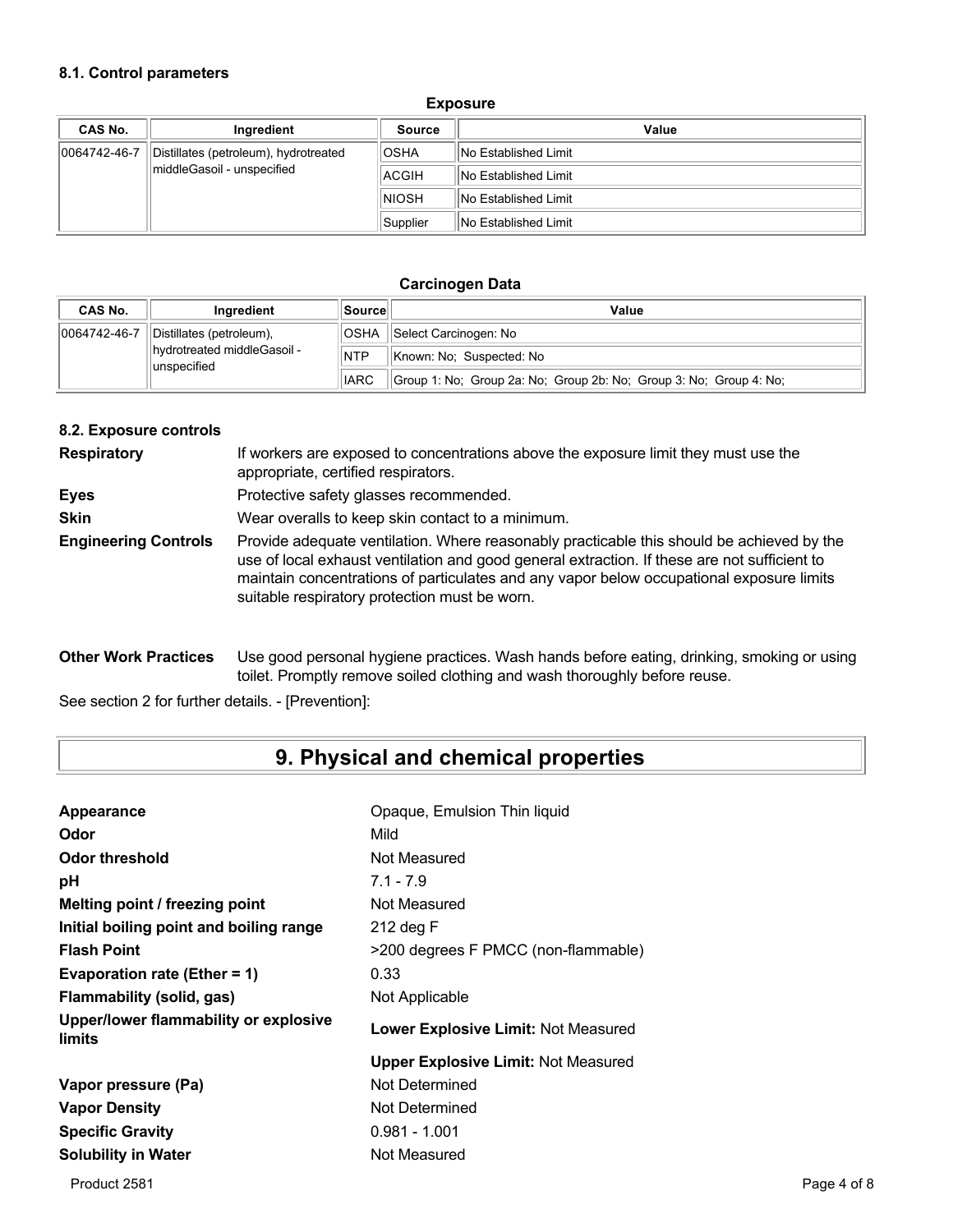| Partition coefficient n-octanol/water (Log<br>Kow) | Not Measured |
|----------------------------------------------------|--------------|
| <b>Auto-ignition temperature</b>                   | Not Measured |
| Decomposition temperature                          | Not Measured |
| <b>Viscosity (cSt)</b>                             | Not Measured |
| <b>Foaming</b>                                     | Low          |
| 9.2. Other information                             |              |

No other relevant information.

# **10. Stability and reactivity**

## **10.1. Reactivity** Hazardous Polymerization will not occur. **10.2. Chemical stability** Stable under normal circumstances. **10.3. Possibility of hazardous reactions** No data available. **10.4. Conditions to avoid** No data available. **10.5. Incompatible materials** No data available. **10.6. Hazardous decomposition products** No hazardous decomposition data available.

# **11. Toxicological information**

#### **Acute toxicity**

| Ingredient                                                                         | Oral LD50,<br>mg/kg            | Skin LD50.<br>mg/kg                  | <b>Inhalation</b><br>Vapor LD50,<br>ma/L/4hr | <b>Inhalation</b><br>Dust/Mist LD50.<br>ma/L/4hr | <b>Inhalation</b><br>Gas LD50,<br>ppm |
|------------------------------------------------------------------------------------|--------------------------------|--------------------------------------|----------------------------------------------|--------------------------------------------------|---------------------------------------|
| Distillates (petroleum), hydrotreated middleGasoil -<br>unspecified - (64742-46-7) | 5,000.00, Rat -<br>Category: 5 | 2.000.00.<br>Rabbit -<br>Category: 4 | No data<br>available                         | No data available                                | No data<br>available                  |

Note: When no route specific LD50 data is available for an acute toxin, the converted acute toxicity point estimate was used in the calculation of the product's ATE (Acute Toxicity Estimate).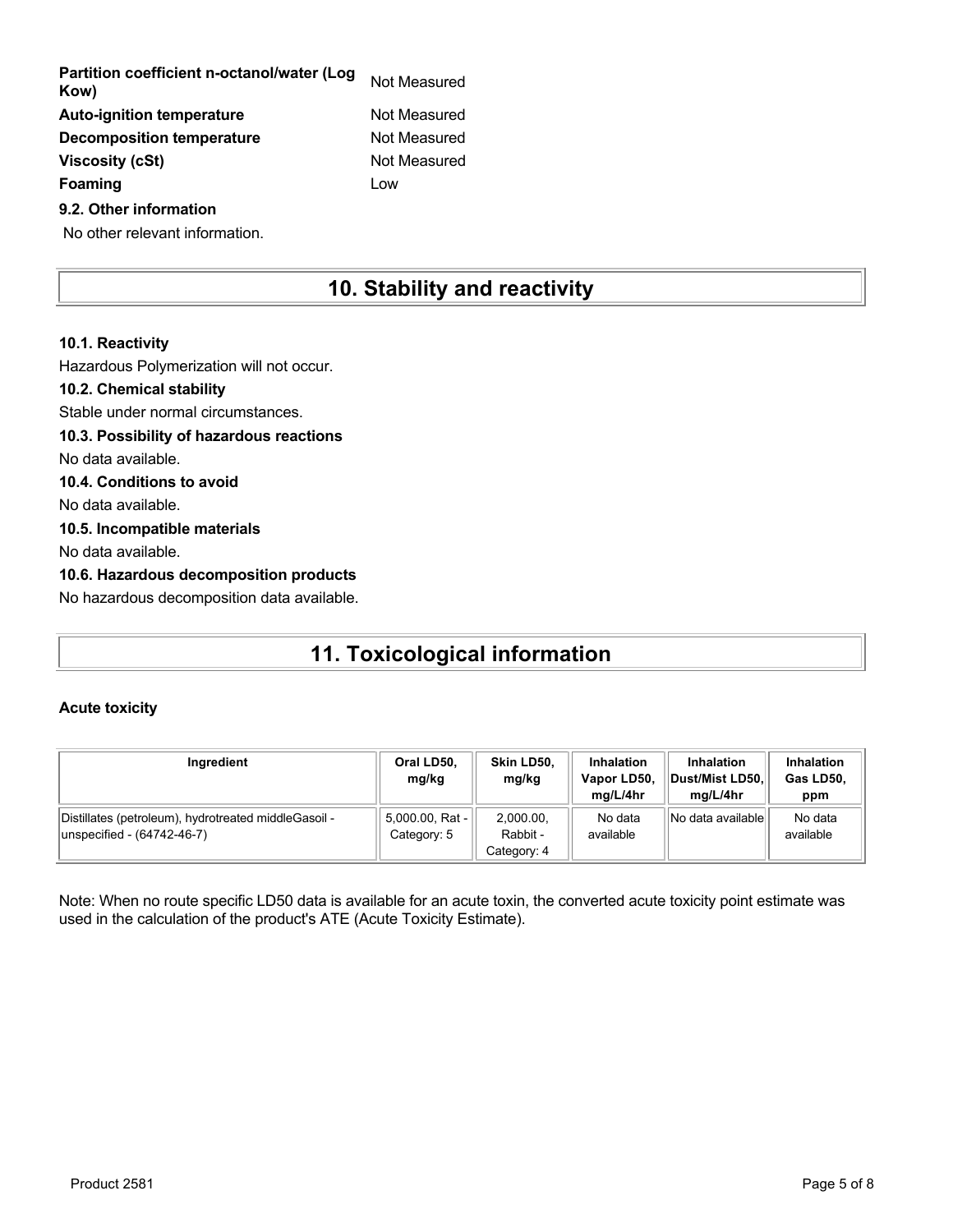| <b>Classification</b>         | Category | <b>Hazard Description</b>                             |
|-------------------------------|----------|-------------------------------------------------------|
| Acute toxicity (oral)         |          | Not Applicable                                        |
| Acute toxicity (dermal)       |          | Not Applicable                                        |
| Acute toxicity (inhalation)   |          | Not Applicable                                        |
| Skin corrosion/irritation     | 3        | Causes mild skin irritation. (Not adopted by US OSHA) |
| Serious eye damage/irritation |          | Not Applicable                                        |
| Respiratory sensitization     |          | Not Applicable                                        |
| Skin sensitization            |          | Not Applicable                                        |
| Germ cell mutagenicity        |          | Not Applicable                                        |
| Carcinogenicity               |          | Not Applicable                                        |
| Reproductive toxicity         |          | Not Applicable                                        |
| STOT-single exposure          |          | Not Applicable                                        |
| STOT-repeated exposure        |          | Not Applicable                                        |
| Aspiration hazard             |          | Not Applicable                                        |

# **12. Ecological information**

### **12.1. Toxicity**

No additional information provided for this product. See Section 3 for chemical specific data.

### **Aquatic Ecotoxicity**

| Inaredient                                                                         | 96 hr LC50 fish,           | 48 hr EC50 crustacea, | ErC50 algae,  |
|------------------------------------------------------------------------------------|----------------------------|-----------------------|---------------|
|                                                                                    | mg/l                       | mg/l                  | mq/l          |
| Distillates (petroleum), hydrotreated middleGasoil -<br>unspecified - (64742-46-7) | 54.00, Jordanella floridae | 68.00, Daphnia magna  | Not Available |

#### **12.2. Persistence and degradability**

There is no data available on the preparation itself.

### **12.3. Bioaccumulative potential**

Not Measured

**12.4. Mobility in soil**

No data available.

## **12.5. Results of PBT and vPvB assessment**

This product contains no PBT/vPvB chemicals.

### **12.6. Other adverse effects**

No data available.

# **13. Disposal considerations**

#### **13.1. Waste treatment methods**

Observe all federal, state and local regulations when disposing of this substance.

# **14. Transport information**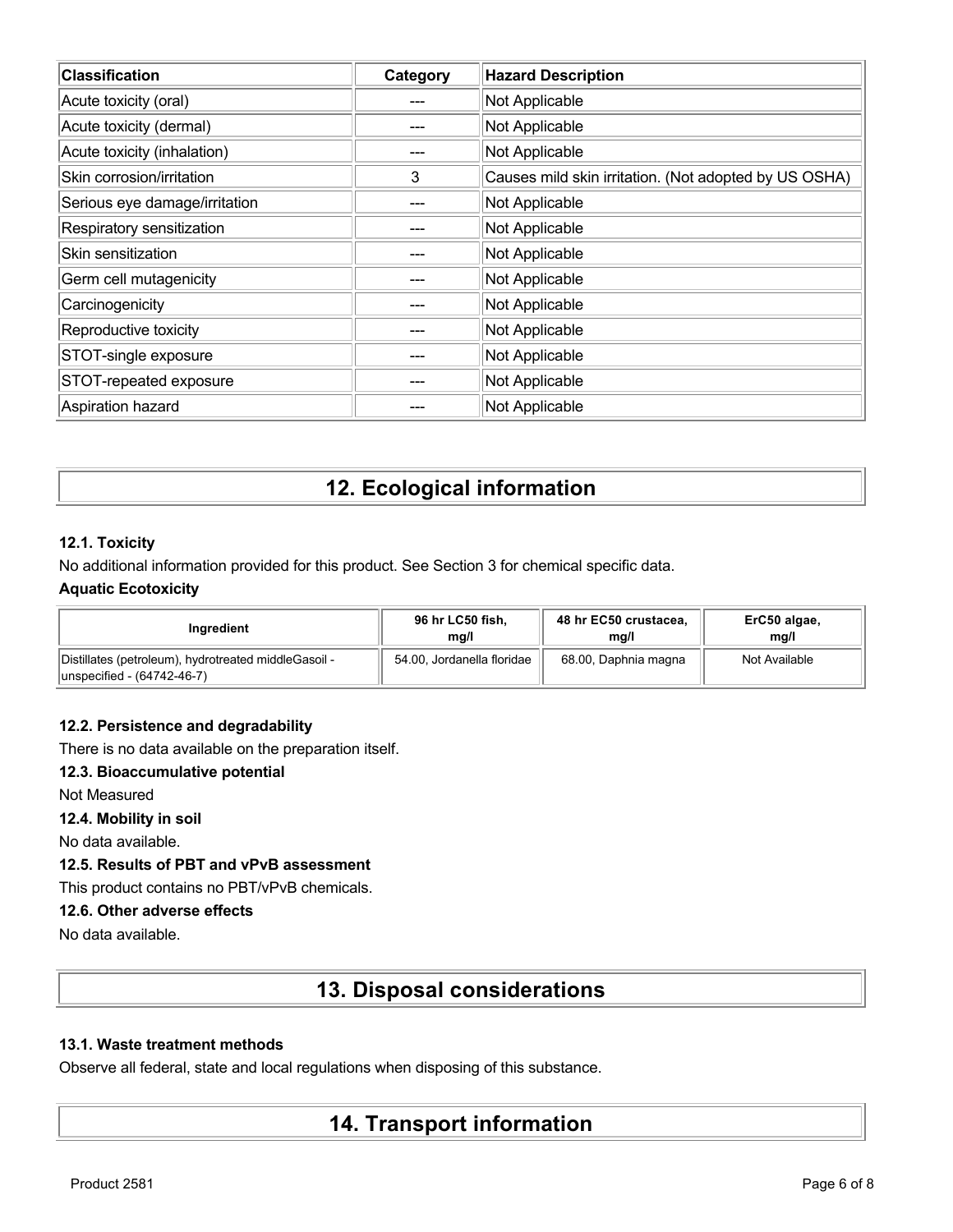#### **14.1. UN number** Not Applicable

- 
- **14.3. Transport hazard class(es)** Not Applicable

**14.4. Packing group Contract Contract Applicable Contract Contract Applicable** 

**Control Act ( TSCA)**

**14.2. UN proper shipping name** Compound, Cleaning,N.O.I., Liquid

# **15. Regulatory information**

**Regulatory Overview** The regulatory data in Section 15 is not intended to be all-inclusive, only selected regulations are represented. **Toxic Substance**

All components of this material are either listed or exempt from listing on the TSCA Inventory.

**WHMIS Classification** Not Regulated

**US EPA Tier II Hazards Fire:** No **Sudden Release of Pressure:** No **Reactive:** No **Immediate (Acute):** Yes **Delayed (Chronic):** No

## **EPCRA 311/312 Chemicals and RQs:**

(No Product Ingredients Listed)

**EPCRA 302 Extremely Hazardous :** (No Product Ingredients Listed)

#### **EPCRA 313 Toxic Chemicals:**

Ethylene glycol monobutyl ether

- **Proposition 65 Carcinogens (>0.0%):** (No Product Ingredients Listed)
- **Proposition 65 Developmental Toxins (>0.0%):** (No Product Ingredients Listed)
- **Proposition 65 Female Repro Toxins (>0.0%):** (No Product Ingredients Listed)

#### **Proposition 65 - Male Repro Toxins (>0.0%):** (No Product Ingredients Listed)

**N.J. RTK Substances (>1%) :** (No Product Ingredients Listed)

#### **Penn RTK Substances (>1%) :**

(No Product Ingredients Listed)

# **16. Other information**

The information and recommendations contained herein are based upon data believed to be correct. However, no guarantee or warranty of any kind, expressed or implied, is made with respect to the information contained herein. We accept no responsibility and disclaim all liability for any harmful effects which may be caused by exposure to our products. Customers/users of this product must comply with all applicable health and safety laws, regulations, and orders.

The full text of the phrases appearing in section 3 is:

H304 May be fatal if swallowed and enters airways.

H315 Causes skin irritation.

H332 Harmful if inhaled.